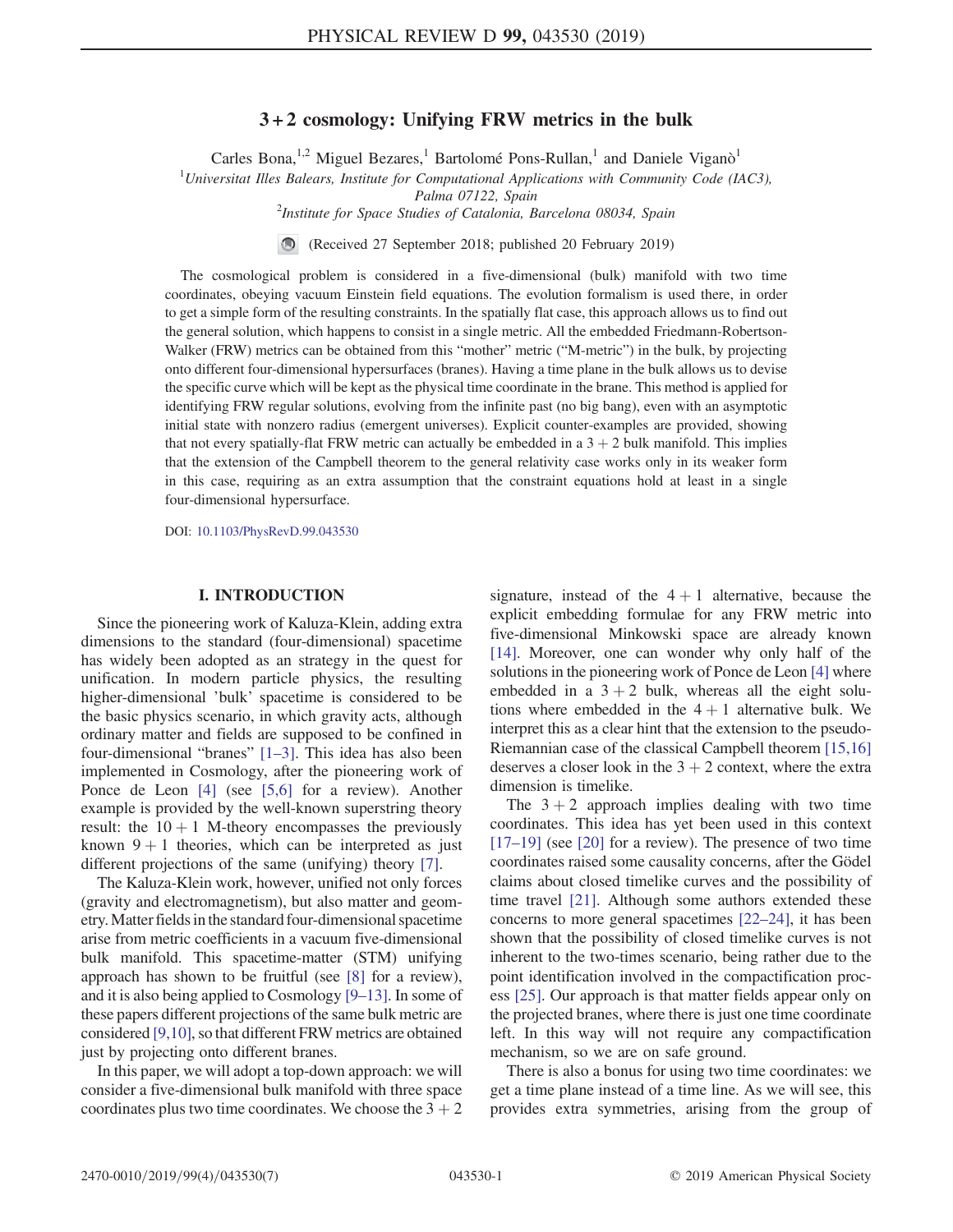conformal transformations in the plane, that can be used for solving the vacuum field equations in the bulk. Moreover, we get additional freedom in the choice of the time coordinate which will be actually projected onto a given brane: it can be selected by just drawing a suitable line in the time plane. This flexibility has been crucial in order to obtain our results.

The paper is organized as follows: in Sec. [II,](#page-1-0) we express the cosmological problem in the language of the evolution formalism. This is the  $4 + 1$  extension of the well-known  $3 + 1$  general relativity formalism (see for instance [\[26\]](#page-6-10)). We take advantage of the symmetry properties in the time plane in order to reduce the full set of vacuum Einstein equations to only two equations, for a generic form of the space-homogeneous metric with two functions of the time coordinates. In Sec. [III](#page-2-0), we focus on the spatially flat  $(k = 0)$  case, in which the above mentioned symmetries can be fully exploited. Making use of the remaining coordinate freedom, we obtain the general solution, which consists (except for the trivial flat case) in a single metric, which we will call "M-metric." Every embedded  $(k = 0)$ FRW cosmological models can be obtained by projecting this M-metric in a suitable four-dimensional brane. This is the multiple projection feature already detected in [\[9\]](#page-6-2): the novelty here is that a single "mother" metric can be taken as the starting point. In Sec. [IV,](#page-3-0) we show how this multiple projection capability can be specially fruitful in a bulk with two time coordinates. Just drawing suitable lines in the time plane allows one to design universe models with some specific properties. We will focus in regular models (with no big bang), by providing many simple examples with diverse properties. The infinite past limit can be either a big bang singularity (just as a limit, never reaching it) or a finite radius universe (emergent models). All cases start with an inflationary phase, followed by a deceleration phase. Some cases keep expanding without bound, whereas others approach asymptotically some stationary state. Finally, in Sec. [V,](#page-4-0) we take a closer look to the modern extensions of the Campbell theorem. We will provide explicit counterexamples to the common belief that any four-dimensional metric can be embedded in a five-dimensional manifold, with  $(4 + 1)$  or  $(3 + 2)$  signature. Our results will show that the Campbell theorem does not ensure the embedding of every four-dimensional metric into a Ricci-flat five-dimensional manifold when the extra dimension is timelike  $(3 + 2$  signature).

#### <span id="page-1-0"></span>II. FIVE-DIMENSIONAL COSMOLOGICAL FRAMEWORK: EVOLUTION FORMALISM

We will consider here five-dimensional vacuum metrics, where the extra time coordinate is labeled by  $\psi$ . In our case, where we assume space homogeneity and isotropy, this "bulk" metric would read

$$
ds2 = -\alpha2(\psi, t)d\psi2 - N2(\psi, t)dt2 + R2(\psi, t)\gamma_{ij}dxidxj,
$$
\n(1)

where the three-dimensional metric  $\gamma_{ij}$  is of constant curvature, that is

$$
^{(3)}R_{ij} = 2k\gamma_{ij} \quad k = 0, \pm 1. \tag{2}
$$

Let us look now at the time plane. We can take advantage from the fact that any Riemannian two-dimensional metric is conformally flat in order to simplify the bulk metric form, namely,

<span id="page-1-1"></span>
$$
ds^{2} = -A^{2}(\psi, t)(d\psi^{2} + dt^{2}) + R^{2}(\psi, t)\gamma_{ij}dx^{i}dx^{j}.
$$
 (3)

<span id="page-1-2"></span>In this way the symmetry in the  $(\psi, t)$  plane (time plane) is manifest. On every constant  $\psi$  hypersurface, we will of course recover a FRW line element, namely,

$$
-A^{2}(\psi, t)dt^{2} + R^{2}(\psi, t)\gamma_{ij}dx^{i}dx^{j} \equiv g_{ab}dx^{a}dx^{b}, \quad (4)
$$

where  $a, b = 1, 2, 3, 4$ .

We can now consider the  $4 + 1$  decomposition of the vacuum Einstein equations for the bulk metric [\(3\)](#page-1-1). It is usually cast as a system of ten evolution equations (along the  $\psi$  lines) for the extrinsic curvature  $K_{ab}$  of the projected metric [\(4\),](#page-1-2) namely,

$$
\partial_{\psi}g_{ab} \equiv -2AK_{ab},\tag{5}
$$

<span id="page-1-3"></span>plus five constraints (not involving  $\psi$  derivatives) of the basic fields  $(\gamma_{ab}, K_{ab})$ . These numbers, however, are actually reduced by the spatial isotropy assumption. To begin with, the extrinsic curvature can be explicitly computed:

$$
K_{ab} = -\frac{R'}{AR}(g_{ab} + u_a u_b) + \frac{A'}{A^2} u_a u_b,
$$
 (6)

where the primes stand for  $\psi$  derivatives and  $u^a$  is the future-pointing time unit vector (the FRW metric fourvelocity)

$$
u^a = \frac{1}{A} \delta^a_{(t)},\tag{7}
$$

which of course verifies

$$
\nabla_a u_b = \frac{\dot{R}}{AR} (g_{ab} + u_a u_b), \tag{8}
$$

<span id="page-1-4"></span>where the dots stand for t derivatives and  $\nabla$  is the covariant derivative operator in the projected hypersurface. This means that the symmetric tensor  $K_{ab}$  has only two (instead of ten) independent components, so that the evolution equations,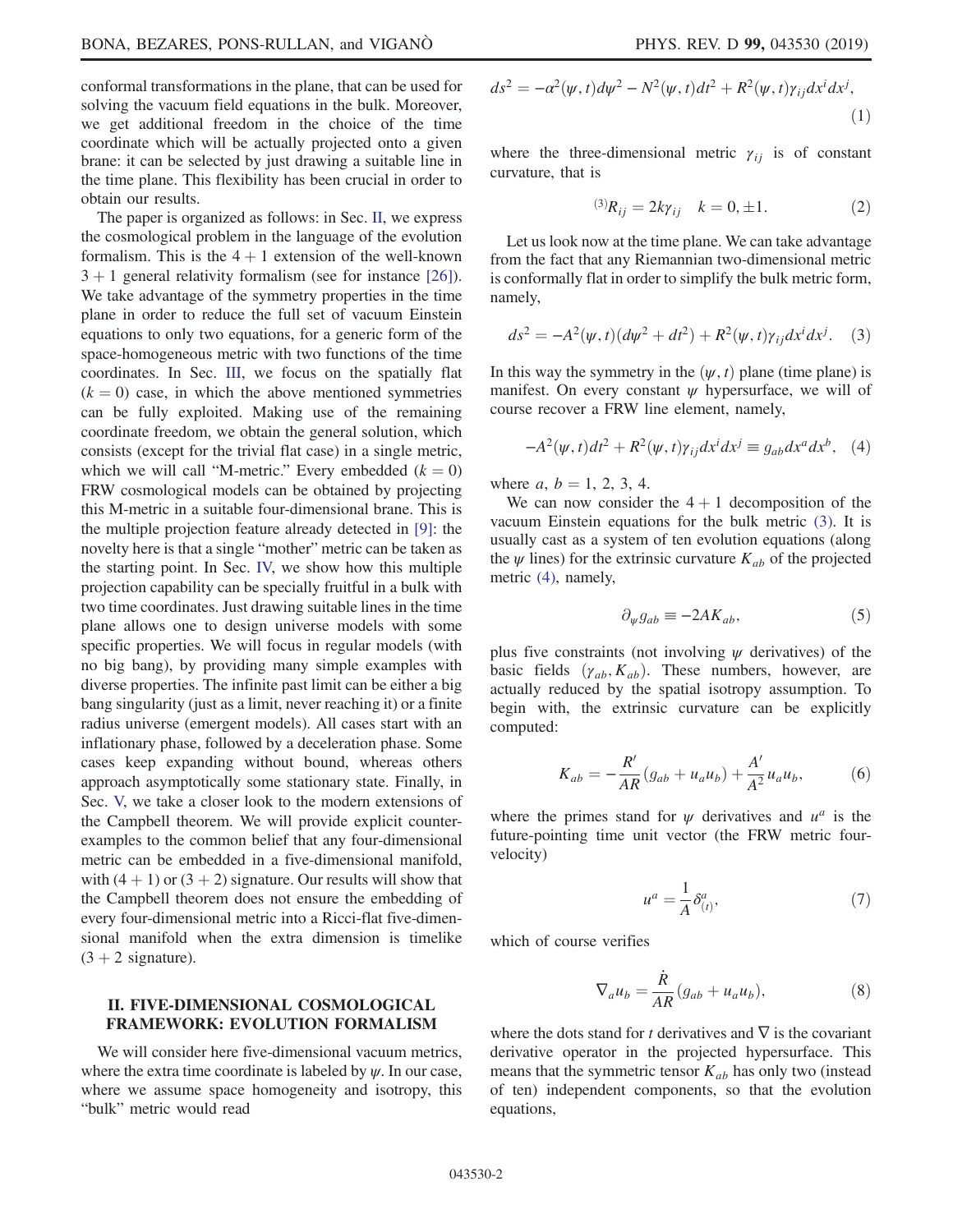$$
\partial_{\psi} K_a{}^b = -\nabla_a \partial^b A + A[^{(4)}R_a{}^b + \text{tr} K K_a{}^b], \qquad (9)
$$

contain just two independent conditions as well.

<span id="page-2-1"></span>A similar reduction occurs in the vector constraint, namely,

$$
\nabla_b[K_a{}^b - \text{tr}K\delta_a{}^b] = 0,\tag{10}
$$

<span id="page-2-3"></span>has four components, but the space direction contribution vanishes identically due to the spatial isotropy. The only nontrivial contribution can be written, allowing from [\(6\),](#page-1-3) in a very simple form,

$$
A\dot{R}' = A'\dot{R} + \dot{A}R',\tag{11}
$$

<span id="page-2-2"></span>where the dots stand for time derivatives. The remaining (scalar) constraint equation reads

$$
K_a{}^b K_b{}^a - (\text{tr} K)^2 = {}^{(4)}R,\tag{12}
$$

where  $(4)$ R is the scalar curvature of the FRW metric, that is

$$
^{(4)}R = \rho - 3p = \frac{6}{R^2} \left[ k + \frac{1}{A} \partial_t \left( \frac{R \dot{R}}{A} \right) \right].
$$
 (13)

At this point, we must note that the five-dimensional Bianchi identities ensure that the constraint equations [\(10\)](#page-2-1), [\(12\)](#page-2-2) are first integrals of the evolution equations [\(9\).](#page-1-4) In our case, as there are just two independent evolution equations for two independent constraints, we can conclude that the set of two conditions [\(11\)](#page-2-3), [\(12\)](#page-2-2) amounts to the full set of vacuum field equations for the bulk line element [\(3\)](#page-1-1). In spite of that, the evolution equations [\(9\)](#page-1-4) can still be of some use. The space components contribution, for instance, can be expressed in a quite simple form

$$
(R3)'' + (R3) = -6kA2R,
$$
 (14)

<span id="page-2-4"></span><span id="page-2-0"></span>which can give a clue in order to solve the basic system [\(11\)](#page-2-3), [\(12\).](#page-2-2)

# THE  $k = 0$  CASE: THE M-METRIC

Let us note that the form  $(3)$  does not exhaust coordinate freedom, as any conformal transformation in the time plane will preserve this form of the line element. Allowing for the fact that the conformal group in the plane has infinite dimension, it follows that the metric coefficient  $A(\psi, t)$  is strongly coordinate-dependent. To be more specific, we can consider any analytic function  $\lambda(\psi, t)$  in the time plane in order to get

$$
A^{2}(\psi, t)(d\psi^{2} + dt^{2}) = \tilde{A}^{2}(\lambda, \phi)(d\phi^{2} + d\lambda^{2}), \quad (15)
$$

where  $\phi(\psi, t)$  is the harmonic conjugate of  $\lambda$ .

Allowing for [\(14\)](#page-2-4), it follows that, in the spatially flat case  $(k = 0)$ , the function  $u \equiv R^3$  is harmonic. This means that we can take  $u(\psi, t)$ , and its harmonic conjugate  $v(\psi, t)$ as the time plane coordinates, that is taking $\frac{1}{2}$ 

$$
t = u \qquad \psi = v. \tag{16}
$$

in the bulk metric  $(3)$ . The vector constraint  $(11)$  implies then

$$
A' = 0 \Rightarrow K_{ab} = 0,\tag{17}
$$

so that the scalar constraint [\(12\)](#page-2-2) reduces to

$$
^{(4)}R = \rho - 3p = 0 \Rightarrow AR = \text{constant.} \tag{18}
$$

<span id="page-2-5"></span>Putting all these results together, we get (after a constant factor rescaling) the following form of the bulk metric [\(3\)](#page-1-1) in the  $k = 0$  case

$$
ds^{2} = -u^{-2/3}(du^{2} + dv^{2}) + u^{2/3}\delta_{ij}dx^{i}dx^{j}.
$$
 (19)

Note that, in these  $(u, v)$  coordinates, all metric coefficients are fully specified. This means that the general solution [\(19\)](#page-2-5) for the  $k = 0$  case is actually a single vacuum metric, which we will call "M-metric" in what follows. A single "mother" metric in the bulk for the full set of embedded spatially flat FRW metrics, which can be recovered by projecting this M-metric onto different, infinitely-many, four-dimensional hypersurfaces (branes).

Let us note that the M-metric [\(19\)](#page-2-5) has a timelike Killing vector

$$
\xi \equiv \partial_v. \tag{20}
$$

This implies that the v-coordinate lines have an intrinsical geometrical meaning, which can be extended then to the orthogonal  $u$ -coordinate lines. From the physical point of view,  $u \equiv R^3$  is defined by the expansion factor, meaning that the  $u$ -lines have an intrinsic meanig, which extend then to the orthogonal  $v$ -lines. This intrinsic meaning, both from the geometrical and the physical point of view, allows a straightforward comparison with other forms of the same metric. This can be even simpler if we adopt a proper-time parametrization for the  $u$ -lines. After some rescaling, we get

<span id="page-2-6"></span>
$$
ds^2 = -dt^2 - \frac{1}{\tau}dv^2 + \tau \delta_{ij}dx^i dx^j.
$$
 (21)

<sup>&</sup>lt;sup>1</sup>We are assuming here that u is not constant. If it is, then equations [\(11\)](#page-2-3), [\(12\)](#page-2-2) are identically satisfied.  $A(\psi, t)$  is then an arbitrary function, but any brane projection of the resulting bulk metric leads to some form of Minkowski metric. We are implicitly excluding this trivial case in all our results.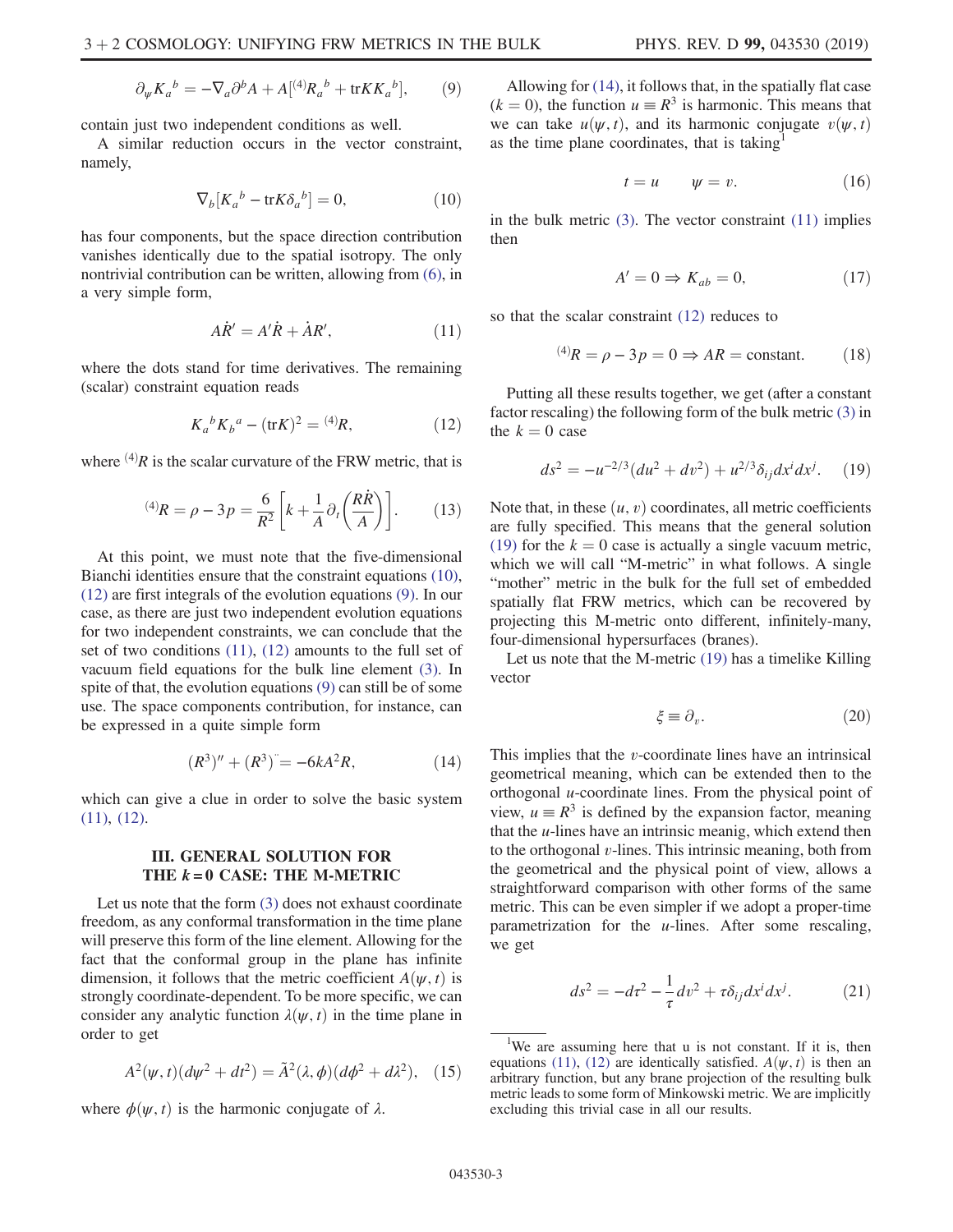This shows explicitly how the extra time dimension collapses in the bulk as the FRW radius  $R = \sqrt{\tau}$  increases during cosmic evolution.

The form [\(21\)](#page-2-6) is precisely the second solution obtained in the pioneering work of Ponce de Leon [\[4\]](#page-5-1) (taking  $\tau = A + Bt$ ,  $v = \Psi$ ), and it is also the first one (exchanging the roles of t and Ψ). A straightforward calculation shows that this is also isometric to the fourth one (taking  $\tau = \Psi S(t), v = \Psi^{3/2} f(t),^2$  as it should be because the M-metric is the general (nontrivial) solution: the remaining  $3 + 2$  solution in this paper corresponds actually to the trivial case that we have excluded from our analysis.

#### <span id="page-3-0"></span>IV. TRIVIAL AND NONTRIVIAL PROJECTIONS: REGULAR AND EMERGENT UNIVERSES

<span id="page-3-1"></span>Let us consider first the trivial projection onto the  $v =$ constant surfaces. This is trivial also from the geometrical point of view, as the extrinsic curvature  $K_{ab}$  vanishes, so that the constraint equations  $(10)$ ,  $(12)$  amount to require  $^{(4)}R = \rho - 3p = 0$ . The resulting four-dimensional metric can be written as

$$
ds^2 = -d\tau^2 + \tau \delta_{ij} dx^i dx^j, \qquad (22)
$$

which is the standard FRW pure radiation metric for the spatially flat case.

Of course, we have other options for projecting onto four-dimensional hypersurfaces. We could perform for instance a linear transformation in the  $(u, v)$  plane in the bulk M-metric [\(19\)](#page-2-5) and then project onto the resulting  $v' =$ constant surface. A simple calculation shows that the resulting metric would be equivalent to [\(22\)](#page-3-1). This amounts to say that choosing any straight line in the  $(u, v)$  plane as the physical time coordinate (the one surviving in the projected brane) leads to the spatially flat FRW pure radiation metric.

<span id="page-3-3"></span>Another option is to select instead a nontrivial hypersurface in order to get completely different FRW models: regular (singularity-free) universes. In the M-metric, the singularity at  $u = 0$  is not just a point in a time-line, but rather a line in the time plane. It is then quite easy to devise alternative time-lines which do not cross the singular line. We can select for instance hyperbolic coordinates:

$$
u = \psi e^t \ v = -\psi e^{-t}, \qquad (23)
$$

and project onto the hypersurfaces of the form  $\psi$  = constant > 0. It is clear that the  $u = 0$  singular line is reached only asymptotically for  $t \to -\infty$  (see Fig. [1\)](#page-3-2): the



<span id="page-3-2"></span>

FIG. 1. Timelines in the time plane of the bulk M-metric, each one leading to different FRW projected metrics. The big-bang singularity is here the  $u = 0$  line. The straight line corresponds to the standard pure radiation model. The other two lines correspond to FRW models without big bang, with an initial accelerating (inflationary) phase and a final decelerating phase. In the hyperbola case (red line), the deceleration is not apparent (see the text for the detailed calculation). In the hyperbolic tangent case (blue line), the inflexion point corresponds to a pure radiation phase. A stationary state is reached asymptoticaly in this case.

resulting (projected) FRW metric is regular for all (finite) times.

To be more specific, let us write down explicitly the resulting FRW model. After some constant rescaling we get:

$$
ds^{2} = -e^{-(2/3)t} \cosh(2t)dt^{2} + e^{(2/3)t} \delta_{ij} dx^{i} dx^{j}.
$$
 (24)

The expansion (Hubble) factor is

$$
H = \frac{1}{3} e^{t/3} \sqrt{\text{sech}(2t)},\tag{25}
$$

which is also finite for all times. For early times, we get an accelerated (inflationary) expansion rate, that is,

$$
H \propto R^4 \quad t \ll 0,\tag{26}
$$

<span id="page-3-4"></span>whereas for late times we get a deceleration in the expansion rate:

$$
H \propto 1/R^2 \quad t \gg 0. \tag{27}
$$

Another example follows from the coordinate transformation

$$
u = \psi[1 + \tanh(t)] \quad v = \psi t,\tag{28}
$$

which leads, after a constant rescaling, to the following  $\psi$  = constant projection of the M-metric:

 $2$ One recovers in this way the generic case, where the integration constant C is different from zero (we get  $C = 1$  after a constant rescaling). The  $C = 0$  case, corresponding to the explicit solution given in the paper, works just for the alternative  $4 + 1$  signature.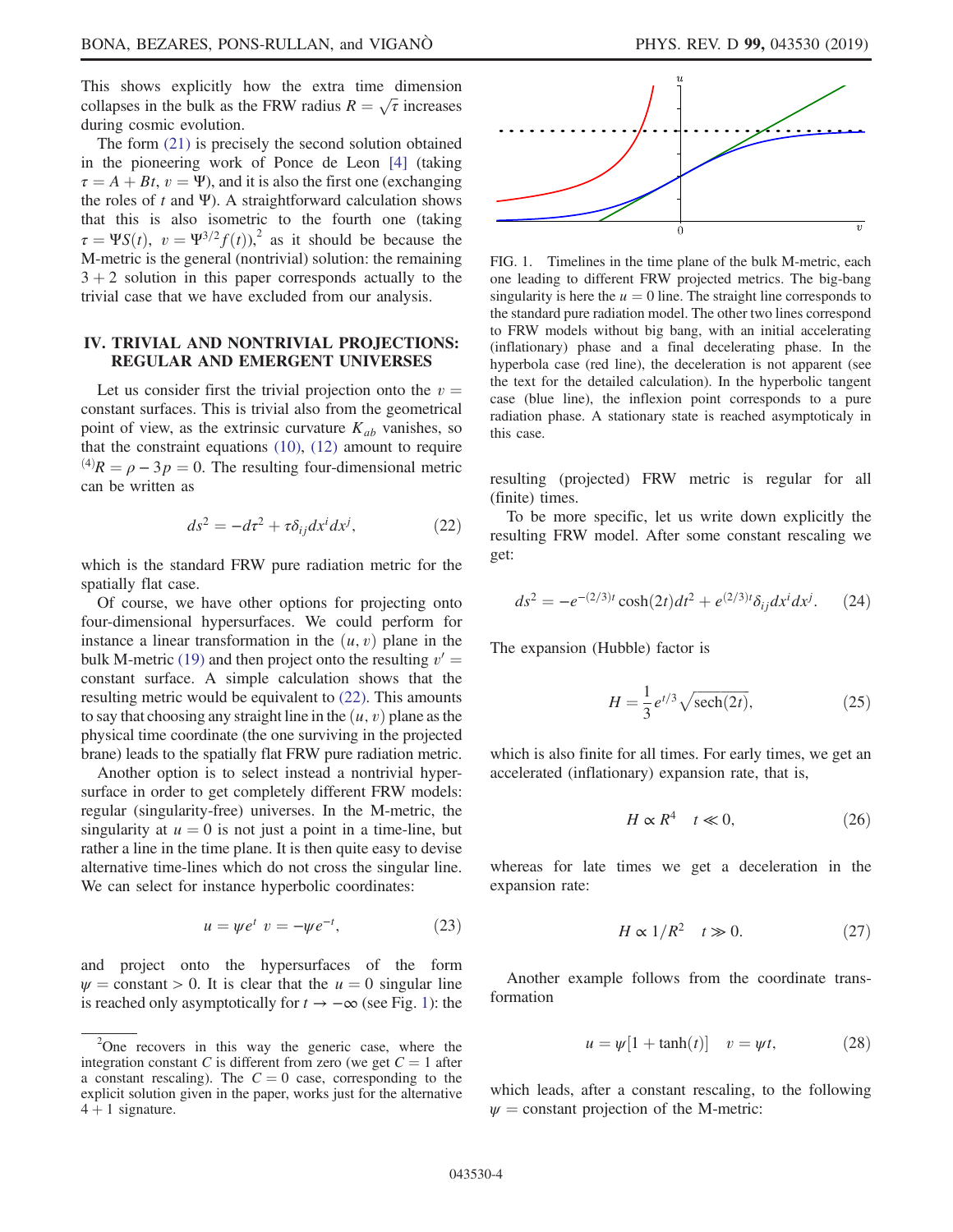$$
ds^{2} = -\frac{1 + \cosh(t)^{-4}}{[1 + \tanh(t)]^{-2/3}} dt^{2} + [1 + \tanh(t)]^{2/3} \delta_{ij} dx^{i} dx^{j}.
$$
\n(29)

The resulting time curve is of course a shifted hyperbolic tangent in the time plane. We can see in Fig. [1](#page-3-2) that there is no crossing with the  $u = 0$  singular line (this is again an infinite past asymptote), and that there is an upper bound for the expansion of the projected universe, which is asymptotically approached at infinite future. Note also that, as seen in Fig. [1,](#page-3-2) the physical time line is osculating to a straight line at the inflexion point ( $v = 0$ ). As the field equations contain metric derivatives just up to the second order, this matching in the metric coefficients with a radiation metric ensures that there is a radiation phase in the transition from the accelerating (inflationary) stage to the decelerating one.

In both cases, there is no beginning: the big bang singularity is just in the limit  $t \rightarrow -\infty$ . Although the singularity is not actually reached, the physical conditions near the singularity can be very close to those just after the big bang in standard models. This past asymptotic state can be changed by just modifying the time-line selection in the bulk. Instead of [\(23\)](#page-3-3), [\(28\)](#page-3-4) we can rather choose, respectively,

$$
u = u_0 + \psi e^t \qquad v = -\psi e^{-t}, \tag{30}
$$

or

$$
u = u_0 + \psi[1 + \tanh(t)]
$$
  $v = \psi t,$  (31)

so that the curves in Fig. [1](#page-3-2) will get displaced upwards by the amount  $u_0 > 0$ , safely away from the  $u = 0$  singularity. The corresponding FRW models will emerge then from a finite radius universe. In this way, we are building different  $k = 0$ approximations to the 'Emergent Universe' of Ellis and Maartens [\[27,28\]](#page-6-11).

Of course, all these are just examples obtained by simple coordinate transformations in the bulk, leading to different brane projections. In the general case, we can define the projection by giving the time curve in explicit form, namely,

$$
\tau = t, \qquad v = v(t, \Psi) \tag{32}
$$

<span id="page-4-1"></span>so that the  $\Psi$  = constant projection will be given by

$$
ds^2 = -\left(1 + \frac{\dot{v}^2}{t}\right)dt^2 + t\delta_{ij}dx^i dx^j, \tag{33}
$$

<span id="page-4-2"></span>where

$$
\dot{v} \equiv \partial_t v(t, \Psi). \tag{34}
$$

#### <span id="page-4-0"></span>V. THE COMPLETENESS ISSUE: CLARIFYING THE MEANING OF CAMPBELL THEOREM

<span id="page-4-4"></span>Equation [\(33\)](#page-4-1) gives the brane-projected FRW metrics in explicit form, depending only on the single function [\(34\)](#page-4-2) which allows us to select a specific projection of the Mmetric. The corresponding expansion (Hubble) factor can then be computed explicitly,

$$
H = \left[2t\sqrt{1 + \dot{v}^2/t}\right]^{-1},\tag{35}
$$

so that the energy density is

$$
\rho = 3H^2 = 3/4(t^2 + tv^2)^{-1},\tag{36}
$$

<span id="page-4-3"></span>which can be inverted in order to get

$$
\dot{v}^2 = (3/4\rho^{-1} - t^2)/t. \tag{37}
$$

It follows from [\(37\)](#page-4-3) that there is no solution in the asymptotic limit  $t \gg 0$  for the Einstein space case  $(\rho = \Lambda)$  nor for the pure dust case ( $\rho \propto t^{-3/2}$ ). Moreover, it follows from [\(35\)](#page-4-4) that the Hubble factor cannot diverge for  $t > 0$ , so we cannot get 'big rip' singularities (see ref. [\[29\]](#page-6-12) for a recent review).

These results go against the common belief that the Campbell theorem ensures the embedding of any fourdimensional metric into a five-dimensional Ricci-flat manifold, where the extra dimension can be either spacelike or timelike. In order to clarify the real meaning of the theorem, let us point out the following:

- (i) The original theorem of Campbell [\[15\]](#page-6-4) dealt just with Riemannian manifolds. Our counter-examples are relevant only for the modern extensions to the pseudo-Riemannian case (see ref. [\[16\]](#page-6-13) for a review).
- (ii) The signature of the resulting five-dimensional manifold is left unspecified, so that the four-dimensional Ricci scalar in [\(12\)](#page-2-2) appears always multiplied with a  $\epsilon = \pm 1$  sign. This adds some ambiguity to the proof, as it is not clear whether the embedding works for both signs.

The key point in the proof is that the constraint equations [\(10\),](#page-2-1) [\(12\)](#page-2-2), where the D metric is considered as an input and the extrinsic curvature as the unknown, are under-determined. The claim is then that one should always be able to find a solution. But the under-determination in a given equation does not guarantee that there is a solution at all. In order to illustrate this, let us consider for instance a slight modification of [\(12\),](#page-2-2) namely,

$$
K_a{}^b K_b{}^a = \epsilon^{(4)} R,\tag{38}
$$

which is also under-determined, but which has solution only for one of the two choices of  $\epsilon$  (depending on the curvature sign), but not for the other.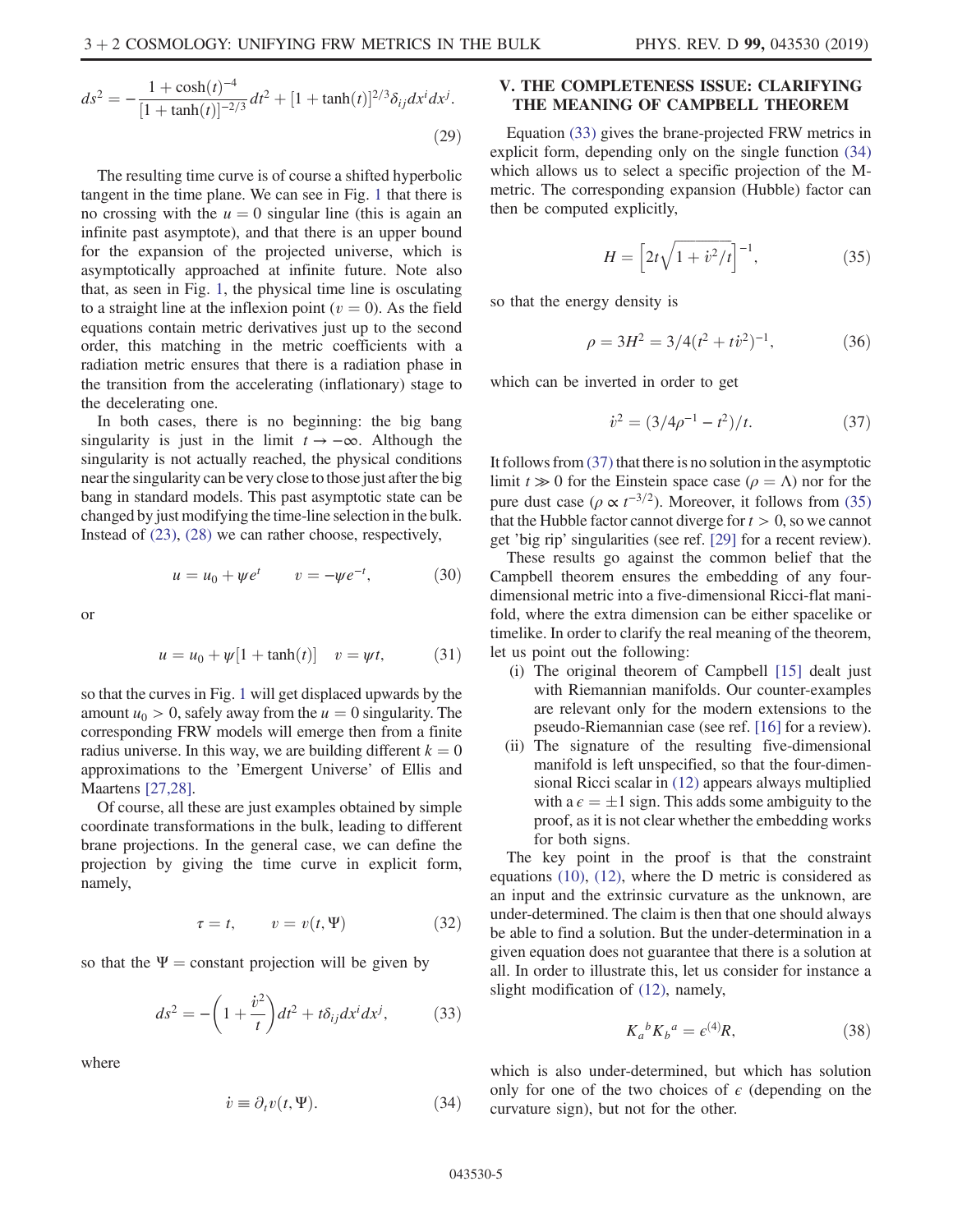Our results actually show that in the  $3 + 2$  case, where the extra dimension is timelike, the Campbell theorem holds only in its weak form: any four-dimensional metric can be embedded in a five-dimensional Ricci-flat manifold provided that the constraint equations hold at least in a single four-dimensional hypersurface.

#### VI. CONCLUSIONS AND OUTLOOK

We have found the general solution for the embedding of (spatially flat) FRW metrics in a five-dimensional (bulk) manifold with  $3 + 2$  signature. Apart from the trivial case, the solution is unique: the M-metric [\(19\)](#page-2-5). A single "mother" metric in the bulk for all the embedded FRW metrics.

Having a time plane in the bulk happens to be a powerful tool for devising the evolution properties of the resulting projected spacetimes: one only has to select a suitable time curve, which will be kept as the physical time coordinate in the brane. We have obtained by this method some FRW regular solutions, evolving from the infinite past (no big bang), that could be useful to deal with the cosmological horizon problem. These are regular FRW models in standard general relativity: there is no need to recur to alternative theories in order to get these appealing cosmological models. Previous well-known cosmological solutions without big bang where obtained at the price of reducing the space symmetry group [\[30,31\]](#page-6-14). This is not our case: we keep the full space symmetry group; in this sense, our models pertain to the same class of the well-known "emergent Universe" inflationary models [\[27,28\].](#page-6-11)

We have fully solved here only the spatially flat case (curvature index  $k = 0$ ). But note that in the general case we have reduced the full set of embedding conditions to just two equations [\(11\)](#page-2-3), [\(12\)](#page-2-2) for the two functions  $R(\psi, t)$ and  $A(\psi, t)$ . Moreover, the (infinite-dimensional) conformal group in the time plane can still be used in order to modify the expression for  $A(\psi, t)$ . Our conjecture is that the solution for each of the two other cases  $(k = \pm 1)$  is also unique, that is, that the M-metric has just one counterpart for each value of the curvature index. We will keep working in order to confirm this conjecture.

One can wonder why we have not found a flat bulk metric as an alternative starting point to the M-metric. After all, FRW metrics are known to be of embedding class one, meaning that they can actually be embedded in a flat (not just Ricci-flat) five-dimensional manifold. Note however that in all the explicit FRW embeddings given in the classical review of Rosen [\[14\]](#page-6-3) the flat five-dimensional manifold has four space coordinates plus only one time coordinate  $(4 + 1)$ . Our results actually show that the lack of flat metric embeddings in the  $3 + 2$  case is not just because they are hard to find, but rather because they simply do not exist (excepting the trivial Minkowski case). This is in keeping with more recent results [\[32\].](#page-6-15)

Having the general solution in explicit form is crucial for solving the completeness problem: whether or not all spatially-flat FRW metrics can actually be embedded in a  $3 + 2$  bulk manifold. We have provided explicit counterexamples showing that the answer is negative. The extension of the Campbell theorem to the general relativity case must then be considered with caution. In our case, where the extra dimension is timelike, the theorem works only in its weaker form, with the strong assumption that the constraint equations hold at least in a single four-dimensional hypersurface.

This last result, of course, could in principle be confronted with future findings, both from the mathematical and from the physical point of view. From the mathematical point of view, any successful embedding of either the Einstein space or a pure dust spacetime (with  $k = 0$ ) in a  $3 + 2$  bulk would dismiss our counter-examples. From the physical point of view, the timelike character of the extra coordinate implies that the asymptotic future limit of the universe cannot be explained by a mixture of dust and a cosmological constant in a spatially flat geometry. It follows that either the Universe is not spatially flat  $(k \neq 0)$ , or that the present-epoch universe (the one suggested by our current observations) must be just a transient phase. This stresses the importance of finding the general solution of the embedding problem for all values of  $k$ .

### ACKNOWLEDGMENTS

We acknowledge support from the Spanish Ministry of Economy, Industry and Competitiveness Grants No. AYA2016-80289-P and No. AYA2017-82089-ERC (AEI/FEDER, European Union). M. B. would like to thank CONICYT Becas Chile (Concurso Becas de Doctorado en el Extranjero) for financial support.

- <span id="page-5-0"></span>[1] L. Randall and R. Sundrum, [Phys. Rev. Lett.](https://doi.org/10.1103/PhysRevLett.83.4690) 83, 4690 [\(1999\).](https://doi.org/10.1103/PhysRevLett.83.4690)
- [2] R. Maartens, in Reference Frames and Gravitomagnetism, edited by J. Pascual-Sanchez et al. (World Scientific, Singapore, 2001).
- [3] R. Maartens and K. Koyama, [Living Rev. Relativity](https://doi.org/10.12942/lrr-2010-5) 13, 5 [\(2010\).](https://doi.org/10.12942/lrr-2010-5)
- <span id="page-5-1"></span>[4] J. Ponce de Leon, [Gen. Relativ. Gravit.](https://doi.org/10.1007/BF00758909) 20, 539 (1988).
- <span id="page-5-2"></span>[5] D. Langlois, [Prog. Theor. Phys. Suppl.](https://doi.org/10.1143/PTPS.148.181) 148, 181 [\(2002\).](https://doi.org/10.1143/PTPS.148.181)